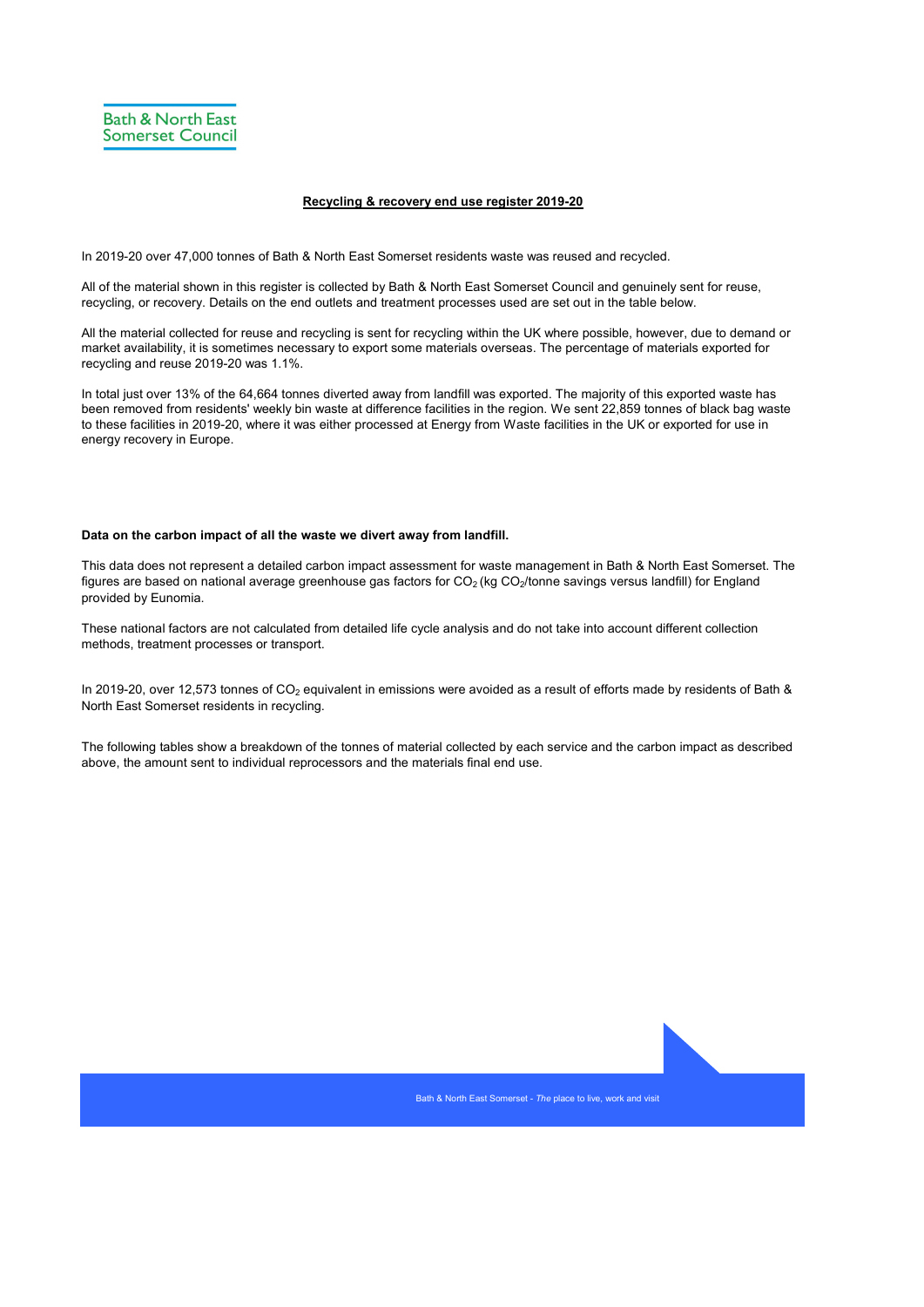## NB. The following represents only the Household Waste (also including C&D waste) diverted from landfill in Bath & North East Somerset

| <b>KERBSIDE</b><br><b>COLLECTIONS</b> | <b>RECYCLED</b><br>(TONNES) | <b>ENERGY</b><br><b>RECOVERY</b><br>(TONNES) | <b>REUSED</b><br>(TONNES) | <b>CARBON SAVED</b><br>(TONNES CO2<br><b>EQUIVALENT)</b> | <b>COLLECTION</b><br><b>CONTRACTOR</b> | <b>REPROCESSOR</b>                                                                                                                                                                                                       | <b>EXPORTED</b><br>(TONNES) | <b>TREATMENT PROCESS AND END USE</b>                                                                                                                                                                                                                                                                                                                                                                                                                                                  |
|---------------------------------------|-----------------------------|----------------------------------------------|---------------------------|----------------------------------------------------------|----------------------------------------|--------------------------------------------------------------------------------------------------------------------------------------------------------------------------------------------------------------------------|-----------------------------|---------------------------------------------------------------------------------------------------------------------------------------------------------------------------------------------------------------------------------------------------------------------------------------------------------------------------------------------------------------------------------------------------------------------------------------------------------------------------------------|
|                                       | 13.50                       |                                              |                           | 117.40                                                   | Bath & North East Somerset<br>Council  | Newport Paper Company<br>Aston House, 3 Springfield Industrial Estate,<br>Newport, Shropshire, TF10 7NB<br>www.newportrecycling.co.uk                                                                                    |                             | Aluminium cans are first shredded before going through<br>a cleaning process.<br>BThey are then melted to produce molten liquids that<br>are then poured into casts.<br>The aluminium casts can then be made into new<br>aluminium cans while the steel casts can go into<br>construction, cars, bikes and many other products.                                                                                                                                                       |
| <b>Aluminium cans</b>                 | 41.44                       |                                              |                           | 360.38                                                   |                                        | Thamesdown Recycling, Kingshill Recycling Centre, Swindon SN6<br>6JR<br>www.thamesdownrecycling.co.uk                                                                                                                    |                             |                                                                                                                                                                                                                                                                                                                                                                                                                                                                                       |
| <b>Steel cans</b>                     | 143.26                      |                                              |                           | 262.06                                                   | Bath & North East Somerset<br>Council  | Newport Paper Company<br>Aston House, 3 Springfield Industrial Estate,<br>Newport, Shropshire, TF10 7NB<br>www.newportrecycling.co.uk                                                                                    |                             | Steel cans are first shredded before going through a<br>cleaning process.<br>They then go through a melting process to produce<br>molten liquids that are then poured into casts to make<br>nerw products.                                                                                                                                                                                                                                                                            |
| <b>Car Batteries</b>                  | 8.72                        |                                              |                           | 4.248099096                                              | Bath & North East Somerset<br>Council  | G&P Batteries, Darlaston, West Midlands<br>http://www.g-pbatt.co.uk/index.html                                                                                                                                           |                             | Separated into fractions and reprocessed into new<br>batteries or reused as raw materials ie. Scrap metal and<br>plastic. Water that is removed from the battery is<br>chemically treated to neutralise any acids present.                                                                                                                                                                                                                                                            |
| Cardboard                             | 3,570.90                    |                                              |                           | 1.22                                                     | Bath & North East Somerset<br>Council  | D S Smith Recycling, Avon Mill Lane, Bristol<br>www.dssmith.com/recycling                                                                                                                                                |                             | The cardboard is taken to a treatment plant where it is<br>turned into a pulp to separate the fibres, ink and other<br>elements that may be present.<br>From here the processes to eliminate the contaminants<br>such as inks, plastics, staples begins and the final card<br>product can be made. It is dried and wound onto large<br>reels where it is then sent to suppliers to be made into<br>new products.                                                                      |
| <b>Clothing &amp; Footwear</b>        | 58.82                       |                                              |                           | £352.34                                                  | Bath & North East Somerset<br>Council  | Wilcox Reclamers, Beldray Road Bilston w.m. WV14 7NH<br>https://jmpwilcox.co.uk/about-us/our-team/                                                                                                                       | 52.94                       | Your recycled textiles and fabrics are sent to a<br>processing plant where they go through several sorting<br>and grading processes to identify the highest grade.<br>Those that are deemed high quality are then baled to be<br>Exported to Africa, Eastern Europe and Indian sub-<br>continent where they will continue to be used as<br>clothes.<br>Remaining items of a lesser grade will cut down and<br>can be recycled into industrial wipes or used for fibre<br>reclamation. |
| <b>Food Waste</b>                     | 6,862.00                    |                                              |                           | 1111.46                                                  | Bath & North East Somerset<br>Council  | GENeco, Wessex Water Composting Facility, Avonmouth<br>http://www.geneco.uk.com/#<br>https://youtu.be/x-HEdAF48ek;                                                                                                       |                             | Any plastics and packaging is mechnically removed<br>once tipped, the waste is then passed through a<br>shredder and digested for xx days to produce a<br>biofertiliser for use on brown field sites.                                                                                                                                                                                                                                                                                 |
| <b>Garden Waste</b>                   | 2,951.58                    |                                              |                           | 124.704255                                               | Bath & North East Somerset             | RM Penny. On farm composting at Green Ore<br>http://www.pennyplant.com/transfer-station/green-waste-recycling/<br>Phoenix Green Solutions                                                                                |                             | Your garden waste is taken to a composting site where<br>the first part of the process is to remove any unwanted<br>items before it is then shredded.<br>From here nature takes over. The enzymes and<br>bacteria that are present begin to breakdown the garden<br>waste, eventually turning it into nutrient-rich compost.                                                                                                                                                          |
|                                       | 2640.67                     |                                              |                           | 111.5683075                                              | Council                                | Mayshill Industrial Estate<br>Frampton Cotterell<br>South Glos<br><b>BS36 2NS</b>                                                                                                                                        |                             |                                                                                                                                                                                                                                                                                                                                                                                                                                                                                       |
| <b>Mixed glass</b>                    | 5.403.16                    |                                              |                           | 1088.41                                                  | Bath & North East Somerset<br>Council  | URM (UK)Ltd, 49 Ludgate Crescent, Langthwaite Business Park,<br>South Kirkby, WF9 3NR<br>https://www.urmgroup.co.uk/consumer-education/#1539831229443-<br>6457d422-1b34                                                  |                             | Glass goes through a series of processes to remove<br>any waste products, such as paper, metals and other<br>impurities that would jeopardise the quality of the final<br>product.<br>The glass often then goes through a colour detection<br>process before being sampled to unsure it meets the<br>required specifications.<br>The final glass product is known as cullet which is then<br>sent off to manufacturers to produce new glass bottles<br>and jars.                      |
| <b>Household Batteries</b>            | 9.81                        |                                              |                           | 4.78                                                     | Bath & North East Somerset<br>Council  | G&P Batteries, Darlaston, West Midlands<br>http://www.g-pbatt.co.uk/index.html<br>https://www.mercuryrecycling.co.uk/recycling/battery-recycling<br>https://www.recycle-more.co.uk/how-is-it-recycled-/battery-recycling |                             | Separated into fractions and reprocessed into new<br>batteries or reused as raw materials ie. Scrap metal and<br>plastic. https://www.recycle-more.co.uk/how-is-it-<br>recycled-/battery-recycling                                                                                                                                                                                                                                                                                    |
| Paper                                 | 3.129.95                    |                                              |                           | 1069.96                                                  | Bath & North East Somerset<br>Council  | Palm Paper, Saddlebow Paper Mill Poplar Ave, Kings Lynn. Norfolk<br><b>PE34 3AL</b><br>http://www.palmrecycling.co.uk/                                                                                                   |                             | The waste paper is taken to a treatment plant where it is<br>turned into a pulp to separate the fibres, ink and other<br>elements that may be present.<br>From here the processes to eliminate the contaminants<br>such as inks, plastics, staples begins and the pure<br>paper product can be made.<br>It is dried and wound onto large reels where it is then<br>ready to be made into new products like your morning<br>newspaper.                                                 |
| <b>Mixed Plastics</b>                 | 421.98                      |                                              |                           | 494.15                                                   | Bath & North East Somerset<br>Council  | <b>Biffa Waste Services</b><br>Westgate<br>Aldridge<br>Walsall<br>WS98EX                                                                                                                                                 | 134.000                     | Plastics require several sorting processes that both<br>remove contamination and identify the types of plastics<br>they are made from.<br>They are then cleaned, separated and arranged into<br>varying colour groups.<br>The plastics are now ready to be either melted down<br>ready to be made into other products or shredded into                                                                                                                                                |
|                                       | 983.57                      |                                              |                           | 1151.79                                                  | Bath & North East Somerset<br>Council  | J & A Young (Jayplas), Unit 15, Saxon Way, Oakley Hay Industrial<br>Estate, Corby NN18 9EX<br>http://www.jayplas.com/what-we-do/recycling/mixed-bottle-plastic-<br>sorting.html                                          |                             | lakes and granules that will be sent off to suppliers who<br>can use them to create new bottles, bags and even<br>clothes.<br>Approximately 31.5% of the plastics sent to Biffa are<br>exported to Spain for processing                                                                                                                                                                                                                                                               |
| <b>Mixed cans and plastics</b>        | 446.58                      |                                              |                           |                                                          | Bath & North East Somerset<br>Council  | SUEZ Resourse and recovery Park, Merebank Rd, Bristol, BS11 8AQ                                                                                                                                                          |                             | Aluminium cans are first shredded before going through<br>a cleaning process.<br>Both aluminium and steel go through their own melting<br>process to produce molten liquids that are then poured<br>into casts.                                                                                                                                                                                                                                                                       |
|                                       | 292.06                      |                                              |                           | 337.61                                                   |                                        | J & A Young (Jayplas), Unit 15, Saxon Way, Oakley Hay Industrial<br>Estate, Corby NN18 9EX<br>http://www.jayplas.com/what-we-do/recycling/mixed-bottle-plastic-<br>sorting.html                                          |                             | The aluminium casts can then be made into new<br>aluminium cans while the steel casts can go into<br>construction, cars, bikes and many other products used<br>in the steel industry.<br>Plastics are sorted, graded and shredded. Recycled into<br>new plastic items including pipes, films, compost bins<br>and fleece jackets                                                                                                                                                      |
| <b>Mixed cans</b>                     | 166.63                      |                                              |                           |                                                          | Bath & North East Somerset<br>Council  | <b>Biffa Waste Services</b><br>Westgate<br>Aldridge<br>Walsall<br>WS98EX                                                                                                                                                 |                             | Aluminium cans are first shredded before going through<br>a cleaning process.<br>Both aluminium and steel go through their own melting<br>process to produce molten liquids that are then poured                                                                                                                                                                                                                                                                                      |
|                                       | 313.85                      |                                              |                           |                                                          |                                        | J & A Young (Jayplas), Unit 15, Saxon Way, Oakley Hay Industrial<br>Estate, Corby NN18 9EX<br>http://www.jayplas.com/what-we-do/recycling/mixed-bottle-plastic-                                                          |                             | into casts.<br>The aluminium casts can then be made into new<br>aluminium cans while the steel casts can go into<br>construction, cars, bikes and many other products used<br>in the steel industry.                                                                                                                                                                                                                                                                                  |
|                                       |                             |                                              |                           |                                                          |                                        | sorting.html                                                                                                                                                                                                             |                             |                                                                                                                                                                                                                                                                                                                                                                                                                                                                                       |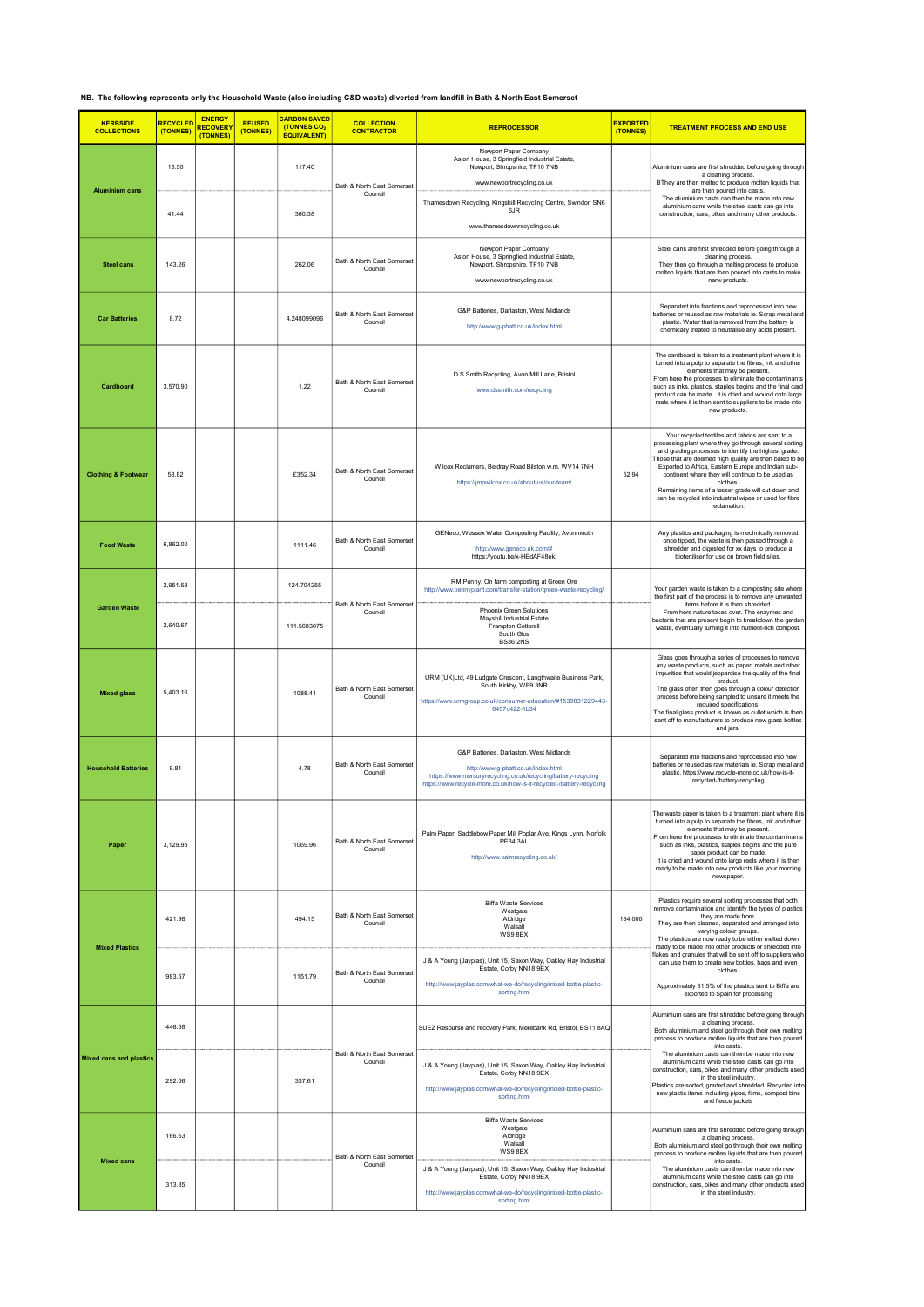| <b>Engine Oil</b>                                  | 4.01                        |                                              |                           | 4.70                                                                 | Bath & North East Somerset<br>Council                 | West Oils Environmental, Gloucester<br>https://www.westoils.com                                                                                                                 |                             | Reprocessed into low -grade fuel oil for asphalt plants<br>and generators                                                                                                                                                                                                                                                                                                                                                                                                             |
|----------------------------------------------------|-----------------------------|----------------------------------------------|---------------------------|----------------------------------------------------------------------|-------------------------------------------------------|---------------------------------------------------------------------------------------------------------------------------------------------------------------------------------|-----------------------------|---------------------------------------------------------------------------------------------------------------------------------------------------------------------------------------------------------------------------------------------------------------------------------------------------------------------------------------------------------------------------------------------------------------------------------------------------------------------------------------|
| <b>Toner Cartridges</b>                            |                             |                                              | 1.42                      | No information<br>available                                          | Bath & North East Somerset<br>Council                 | Saftykleen, 202, Longmead Road Bristol BS16 7FG                                                                                                                                 |                             | Old cartridges are assessed to clarify those that can be<br>re-filled and re-used. Components that fail these tests<br>are removed and recycled into other products.                                                                                                                                                                                                                                                                                                                  |
| <b>Mixed matrerials (from</b><br>flat collections) | 19.92                       |                                              |                           | No information<br>available                                          | Bath & North East Somerset<br>Council                 | Suez, Bristol Resource Recovery Park, Merebank Road, Bristol<br><b>BS118AQ</b>                                                                                                  |                             | These materials are processed at a Materials Recovery<br>Facility where they are separated out and baled to be<br>sent on to other processors                                                                                                                                                                                                                                                                                                                                         |
| <b>Small WEEE</b>                                  | 47.88                       |                                              |                           | 8.64                                                                 | Bath & North East Somerset<br>Council                 | Sims, Gatton Road, Bristol BS2 9SH<br>https://www.simsrecycling.com/recycle/                                                                                                    |                             | Small electricals are broken down and put through<br>several processes to ensure their individual<br>components are removed and recycled. These<br>contenets can consist of plastics, metals, motors and<br>batteries.                                                                                                                                                                                                                                                                |
| <b>BRING BANKS</b>                                 | <b>RECYCLED</b><br>(TONNES) | <b>ENERGY</b><br><b>RECOVERY</b><br>(TONNES) | <b>REUSED</b><br>(TONNES) | <b>CARBON SAVED</b><br>(TONNES CO <sub>2</sub><br><b>EQUIVALENT)</b> | <b>COLLECTION</b><br><b>CONTRACTOR</b>                | <b>REPROCESSOR</b>                                                                                                                                                              | <b>EXPORTED</b><br>(TONNES) | <b>END USE</b>                                                                                                                                                                                                                                                                                                                                                                                                                                                                        |
| Paper - Books                                      |                             |                                              | 0.94                      | 0.32                                                                 | Oxfam                                                 | Oxfam,<br>Oxfam Activities Ltd.,<br>Mill Forest Way,<br>Grange Road,<br>Batley<br><b>WF17 6RA</b><br>https://www.oxfam.org.uk/                                                  |                             | Sold in charity shops, if not sold recycled by Precycle                                                                                                                                                                                                                                                                                                                                                                                                                               |
|                                                    |                             |                                              | 2.64                      | 0.90                                                                 | Council CA sites / British<br><b>Heart Foundation</b> | British Heart Foundation,<br>Recycling and Clothing Banks,<br>Esher<br>KT10 OBF<br>https://www.bhf.org.uk/                                                                      |                             | Sold in charity shops, if not sold recycled                                                                                                                                                                                                                                                                                                                                                                                                                                           |
|                                                    |                             |                                              | 3.82                      | 22.88                                                                | Green World Recycling                                 | Green Word Recycling<br>Unit 15, The Hayes Trading Estate<br>Folkes Road, Lye,<br>Stourbridge<br>West Midlands<br>DY9 8RG<br>https://www.greenworldrec.co.uk/                   | 3.82                        |                                                                                                                                                                                                                                                                                                                                                                                                                                                                                       |
| <b>Textiles</b>                                    |                             |                                              | 16.11                     | 96.50                                                                | Bag it Up                                             | <b>BIU GROUP</b><br>Beldray Works,<br>Beldray Road, Bilston,<br>West Midlands,<br><b>WV14 7NH</b>                                                                               | 16.11                       | Sold in charity shops or recycled by local rag merchant                                                                                                                                                                                                                                                                                                                                                                                                                               |
|                                                    |                             |                                              | 1.84                      | 11.02                                                                | <b>British Heart Foundation</b>                       | British Heart Foundation,<br>Recycling and Clothing Banks,<br>Esher<br>KT10 0BF<br>https://www.bhf.org.uk/                                                                      |                             |                                                                                                                                                                                                                                                                                                                                                                                                                                                                                       |
|                                                    |                             |                                              | 7.78                      | 46.60                                                                | Planet Aid                                            | Planet Aid UK Ltd<br>33 Maylan Road<br>Earlstrees Ind. Est.<br>Corby, Northants.<br><b>NN174DR</b>                                                                              | 7.78                        |                                                                                                                                                                                                                                                                                                                                                                                                                                                                                       |
|                                                    |                             |                                              |                           |                                                                      |                                                       | SOEX UK Ltd<br>Soex House                                                                                                                                                       |                             |                                                                                                                                                                                                                                                                                                                                                                                                                                                                                       |
| <b>Shoes/Textiles</b>                              |                             |                                              | 4.34                      | 26.00                                                                | Council CA sites / Soex                               | Unit 16 Perrywood Business Park<br>Honeycrock Lane, Redhill, Surrey                                                                                                             | 4.34                        | Majority sent abroad, if unsuitable then recycled                                                                                                                                                                                                                                                                                                                                                                                                                                     |
| <b>RECYCLING CENTRES</b>                           | RECYCLED<br>(TONNES)        | <b>ENERGY</b><br><b>RECOVERY</b><br>(TONNES) | <b>REUSED</b><br>(TONNES) | <b>CARBON SAVED</b><br>(TONNES CO2<br><b>EQUIVALENT)</b>             | <b>COLLECTION</b><br><b>CONTRACTOR</b>                | <b>REPROCESSOR</b>                                                                                                                                                              | <b>EXPORTED</b><br>(TONNES) | <b>END USE</b>                                                                                                                                                                                                                                                                                                                                                                                                                                                                        |
|                                                    | 12.57                       |                                              |                           | 30.89                                                                |                                                       | <b>Biffa Waste Services</b><br>Westgate<br>Aldridge<br>Walsall<br>WS98EX                                                                                                        | 2.34                        | Aluminium cans are first shredded before going through<br>a cleaning process.<br>Both aluminium and steel go through their own melting                                                                                                                                                                                                                                                                                                                                                |
| <b>Mixed cans and plastics</b>                     | 8.00                        |                                              |                           | 19.66                                                                | Bath & North East Somerset<br>Cound                   | SUEZ Resourse and recovery Park, Merebank Rd, Bristol, BS11 8AQ<br>or BIFFA - Biffa Waste Services, Westgate, Aldridge, Walsall, WS9<br>8EX                                     |                             | process to produce molten liquids that are then poured<br>into casts<br>The aluminium casts can then be made into new<br>aluminium cans while the steel casts can go into<br>construction, cars, bikes and many other products used                                                                                                                                                                                                                                                   |
|                                                    | 28.60                       |                                              |                           | 70.27                                                                |                                                       | J & A Young (Jayplas), Unit 15, Saxon Way, Oakley Hay Industrial<br>Estate, Corby NN18 9EX<br>http://www.jayplas.com/what-we-do/recycling/mixed-bottle-plastic-<br>sorting.html |                             | in the steel industry.<br>Plastics are sorted, graded and shredded. Recycled into<br>new plastic items including pipes, films, compost bins<br>and fleece jackets. Approx 31.5% of the plastics sent to<br>Biffa is exported to Spain for processing.                                                                                                                                                                                                                                 |
| <b>Rigid plastics</b>                              | 2.32                        |                                              |                           | No information<br>available                                          | Bath & North East Somerset<br>Council                 | <b>Grist Environmental</b>                                                                                                                                                      |                             | Shredded and graded before being sent off for<br>processing into new product                                                                                                                                                                                                                                                                                                                                                                                                          |
| <b>Car Batteries</b>                               | 30.24                       |                                              |                           | 14.73                                                                | Bath & North East Somerset<br>Council                 | G&P Batteries, Darlaston, West Midlands<br>http://www.g-pbatt.co.uk/index.html                                                                                                  |                             | Separated into fractions and reprocessed into new<br>batteries or reused as raw materials ie. Scrap metal and<br>plastic. Water that is removed from the battery is<br>chemically treated to neutralise any acids present.                                                                                                                                                                                                                                                            |
| Cardboard                                          | 691.82                      |                                              |                           | 236.49                                                               | Bath & North East Somerset<br>Council                 | Newport Paper Company Aston House,<br>3 Springfield Industrial Estate,<br>Newport, Shropshire, TF10 7NB<br>http://www.newportpaper.com/                                         |                             | The cardboard is taken to a treatment plant where it is<br>turned into a pulp to separate the fibres, ink and other<br>elements that may be present.<br>From here the processes to eliminate the contaminants<br>such as inks, plastics, staples begins and the final card<br>product can be made. It is dried and wound onto large<br>reels where it is then sent to suppliers to be made into<br>new products.                                                                      |
| Clothing                                           |                             |                                              | 282.08                    | 1689.69                                                              | Bath & North East Somerset<br>Council                 | Wilcox reclamers, Beldray Road Bilston w.m. WV14 7NH                                                                                                                            | 253.87                      | Your recycled textiles and fabrics are sent to a<br>processing plant where they go through several sorting<br>and grading processes to identify the highest grade.<br>Those that are deemed high quality are then baled to be<br>Exported to Africa, Eastern Europe and Indian sub-<br>continent where they will continue to be used as<br>clothes.<br>Remaining items of a lesser grade will cut down and<br>can be recycled into industrial wipes or used for fibre<br>reclamation. |
| <b>Food Waste</b>                                  | 29.60                       |                                              |                           | 4.79                                                                 | Bath & North East Somerset<br>Council                 | GENeco, Wessex Water Composting Facility, Avonmouth<br>http://www.geneco.uk.com/#                                                                                               | 0.00                        | Any plastics and packaging is mechnically removed<br>once tipped, the waste is then passed through a<br>shredder and digested for xx days to produce a<br>biofertiliser for use on brown field sites.                                                                                                                                                                                                                                                                                 |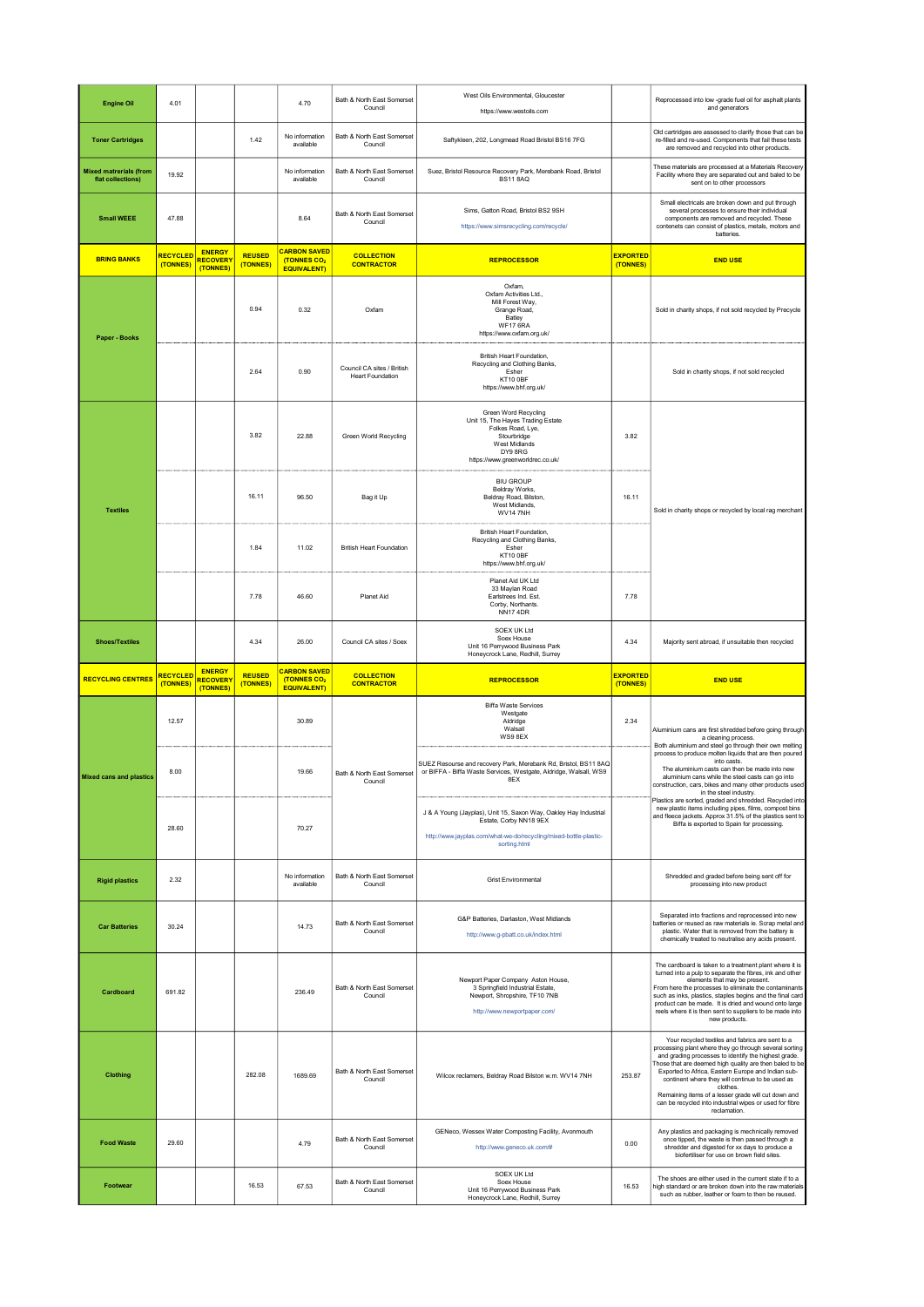| <b>Engine Oil</b>                                                                              | 15.62                       |                                              |                           | 11.32                                                    | Bath & North East Somerset<br>Council  | West Oils Environmental, Gloucester<br>https://www.westoils.com                                                                                                         |                             | Reprocessed into low -grade fuel oil for asphalt plants<br>and generators                                                                                                                                                                                                                                                                                                                                                                                        |
|------------------------------------------------------------------------------------------------|-----------------------------|----------------------------------------------|---------------------------|----------------------------------------------------------|----------------------------------------|-------------------------------------------------------------------------------------------------------------------------------------------------------------------------|-----------------------------|------------------------------------------------------------------------------------------------------------------------------------------------------------------------------------------------------------------------------------------------------------------------------------------------------------------------------------------------------------------------------------------------------------------------------------------------------------------|
| <b>Fluorescent Tubes</b>                                                                       | 3.33                        |                                              |                           | No information<br>available                              | Bath & North East Somerset<br>Council  | Mercury Recycling Ltd, Manchester<br>https://www.mercuryrecycling.co.uk/recycling/battery-recycling                                                                     |                             | Seperated into components and recycled                                                                                                                                                                                                                                                                                                                                                                                                                           |
| <b>Fridges &amp; Freezers</b>                                                                  | 213.84                      |                                              |                           | 38.60                                                    | Bath & North East Somerset<br>Council  | Sims<br>Royal Edward Dock, Avonmouth, Bristol, BS11 9BT<br>https://www.simsrecycling.com/recycle/                                                                       |                             | Degassed and broken up into separate components for<br>recycling                                                                                                                                                                                                                                                                                                                                                                                                 |
| Furniture                                                                                      |                             |                                              | 8.10                      | No information<br>available                              | Bath & North East Somerset<br>Council  | Bath & North East Somerset Council                                                                                                                                      |                             | Sold on for reuse at low prices to people on low<br>incomes                                                                                                                                                                                                                                                                                                                                                                                                      |
| <b>Garden Waste</b>                                                                            | 1,120.76                    |                                              |                           | 47.35                                                    | Bath & North East Somerset             | Viridor Waste Ltd, Composting facility at Caste Cary<br>https://viridor.co.uk/                                                                                          |                             | Your garden waste is taken to a composting site where<br>the first part of the process is to remove any unwanted<br>items before it is then shredded.                                                                                                                                                                                                                                                                                                            |
|                                                                                                | 4,549.42                    |                                              |                           | 192.21                                                   | Council                                | Phoenix Green Solutions<br>Mayshill Industrial Estate<br>Frampton Cotterell<br>South Glos<br><b>BS36 2NS</b>                                                            |                             | From here nature takes over. The enzymes and<br>bacteria that are present begin to breakdown the garden<br>waste, eventually turning it into nutrient-rich compost.                                                                                                                                                                                                                                                                                              |
| <b>Gas bottles</b>                                                                             |                             | 16.71                                        |                           | No information<br>available                              | Bath & North East Somerset<br>Council  | Environmental Concern Ltd. 49-52 Alma Crescent, Nechells,<br>Birmingham, West Midlands B7 4RH                                                                           |                             | Gas bottles are resued by being refurbished and re-<br>filled.                                                                                                                                                                                                                                                                                                                                                                                                   |
| <b>Mixed glass</b>                                                                             | 220.35                      |                                              |                           | 44.39                                                    | Bath & North East Somerset<br>Council  | URM (UK)Ltd, 49 Ludgate Crescent, Langthwaite Business Park,<br>South Kirkby, WF9 3NR<br>https://www.urmgroup.co.uk/consumer-education/#1539831229443-<br>6457d422-1b34 |                             | Glass goes through a series of processes to remove<br>any waste products, such as paper, metals and other<br>impurities that would jeopardise the quality of the final<br>product.<br>The glass often then goes through a colour detection<br>process before being sampled to unsure it meets the<br>required specifications.<br>The final glass product is known as cullet which is then<br>sent off to manufacturers to produce new glass bottles<br>and jars. |
| <b>Electricals - White</b><br>goods                                                            | 70.72                       |                                              |                           | No information<br>available                              | Bath & North East Somerset<br>Council  | Sims Group UK Ltd, Harrimans Lane, Dunkirk, Notthinghamshire,<br><b>NG7 2SD</b>                                                                                         |                             |                                                                                                                                                                                                                                                                                                                                                                                                                                                                  |
| <b>Electricals - Small mixed</b><br>goods                                                      | 606.69                      |                                              |                           | 109.52                                                   | Bath & North East Somerset<br>Council  | Sims Group UK Ltd, Harrimans Lane, Dunkirk, Notthinghamshire,<br>NG7 2SD                                                                                                |                             | Broken down into separate components for recycling                                                                                                                                                                                                                                                                                                                                                                                                               |
| Paper                                                                                          | 331.26                      |                                              |                           | 113.24                                                   | Bath & North East Somerset<br>Council  | Palm Paper, Saddlebow Paper Mill Poplar Ave, Kings Lynn. Norfolk<br><b>PE34 3AL</b>                                                                                     |                             | Reprocessed into 100% recycled paper for newsprint                                                                                                                                                                                                                                                                                                                                                                                                               |
| <b>Plasterboard</b>                                                                            | 348.85                      |                                              |                           | 23.33                                                    | Bath & North East Somerset<br>Council  | ETM Recycling, Bristol<br>www.recyclingbristol.com                                                                                                                      |                             | The material is separated into plaster and paper. The<br>plaster is blended with virgin or synthetic gypsum to<br>make new plaster board. The paper is shredded and<br>used in a number of paper processes.                                                                                                                                                                                                                                                      |
| <b>Rubble</b>                                                                                  | 3,665.24                    |                                              |                           | 14.66                                                    | Bath & North East Somerset<br>Council  | MJ Church Plant, Star Farm, Marshfield<br>https://mjchurch.com/                                                                                                         |                             | Screen and crushed to for resale as aggregrates                                                                                                                                                                                                                                                                                                                                                                                                                  |
| <b>Scrap Metal</b>                                                                             | 1,264.27                    |                                              |                           | 3106.46                                                  | Bath & North East Somerset<br>Council  | Sims<br>Royal Edward Dock, Avonmouth, Bristol, BS11 9BT<br>https://www.simsrecycling.com/recycle/                                                                       |                             | The scrap materials are seperated in to their<br>catergorised metal such as steel. lead etc. They then go<br>through a melting process to produce molten liquids that<br>are then poured into casts and sold on to suppliers to<br>build new products.                                                                                                                                                                                                           |
| <b>TV's &amp; Monitors</b>                                                                     | 131.10                      |                                              |                           | No information<br>available                              | Bath & North East Somerset<br>Council  | Mekatek, Wales<br>http://www.mekatek.ltd.uk/                                                                                                                            |                             | Broken down into separate components for recycling                                                                                                                                                                                                                                                                                                                                                                                                               |
| <b>Tyres</b>                                                                                   | 7.52                        | 30.52                                        |                           | No information<br>available                              | Bath & North East Somerset<br>Council  | Black Ram, Highbridge<br>http://black-ram.com/                                                                                                                          | 30.52                       | The steel rims are recycled into new metal products and<br>the rubber is shredded and used as a fuel in Energy<br>from Waste pants                                                                                                                                                                                                                                                                                                                               |
| Vegetable Oil                                                                                  | 5.44                        |                                              |                           | No information<br>available                              | Bath & North East Somerset<br>Council  | Oleco (C&D Oils Ltd.), Newport<br>https://www.olleco.co.uk/                                                                                                             |                             | Reprocessed into Biodiesel and lubricants                                                                                                                                                                                                                                                                                                                                                                                                                        |
| <b>Bulky waste</b>                                                                             | 46.02                       |                                              |                           | No information<br>available                              | Bath & North East Somerset<br>Council  | ETM Recycling, Bristol<br>www.recyclingbristol.com                                                                                                                      |                             | These materials are processed at a Materials Recovery<br>Facility where they are separated out and baled to be<br>sent on to other processors                                                                                                                                                                                                                                                                                                                    |
| Wood                                                                                           | 1,795.51                    | 1,744.96                                     |                           | No information<br>available                              | Bath & North East Somerset<br>Council  | South West Wood, Clifton Moor, Penrith, Cumbria CA10 2EY<br>www.southwestwoodproducts.co.uk                                                                             |                             | Chipped for recycling or used as biomass for energy<br>generation                                                                                                                                                                                                                                                                                                                                                                                                |
| <b>OTHER RECYCLING</b>                                                                         | RECYCLED<br>(TONNES)        | <b>ENERGY</b><br><b>RECOVERY</b><br>(TONNES) | <b>REUSED</b><br>(TONNES) | <b>CARBON SAVED</b><br>(TONNES CO2<br><b>EQUIVALENT)</b> | <b>COLLECTION</b><br><b>CONTRACTOR</b> | <b>REPROCESSOR</b>                                                                                                                                                      | <b>EXPORTED</b><br>(TONNES) | <b>END USE</b>                                                                                                                                                                                                                                                                                                                                                                                                                                                   |
|                                                                                                | 2,173.12                    |                                              |                           | 90.68                                                    |                                        | Hills Waste Management, Calne, Wiltshire                                                                                                                                |                             |                                                                                                                                                                                                                                                                                                                                                                                                                                                                  |
| <b>Sweepings</b>                                                                               |                             |                                              |                           |                                                          | Bath & North East Somerset<br>Council  | https://www.hills-waste.co.uk/                                                                                                                                          |                             | cleaned and composted                                                                                                                                                                                                                                                                                                                                                                                                                                            |
|                                                                                                | 90.42                       |                                              |                           | 3.77                                                     |                                        | PMG Services Ltd, Unit1, 38 Albert Road, St Philips, Bristol, BS2 0XA<br>www.pmgservices.co.uk                                                                          |                             |                                                                                                                                                                                                                                                                                                                                                                                                                                                                  |
| Furniture                                                                                      |                             |                                              | 0.80                      | No information<br>available                              |                                        | Bath & North East Somerset Council Furniture sales at MOD, Pixash Lane, Keynsham                                                                                        |                             | Sold on to residents                                                                                                                                                                                                                                                                                                                                                                                                                                             |
| <b>WASTE RECOVERED</b><br><b>FROM WEEKLY</b><br><b>COUNCIL BLACK SACK</b><br><b>COLLECTION</b> | <b>RECYCLED</b><br>(TONNES) | <b>ENERGY</b><br><b>RECOVERY</b><br>(TONNES) | <b>REUSED</b><br>(TONNES) | <b>CARBON SAVED</b><br>(TONNES CO2<br><b>EQUIVALENT)</b> | <b>CONTRACTOR</b>                      | <b>REPROCESSOR</b>                                                                                                                                                      | <b>EXPORTED</b><br>(TONNES) | <b>END USE</b>                                                                                                                                                                                                                                                                                                                                                                                                                                                   |
|                                                                                                |                             |                                              | 534.13                    | No information<br>available                              |                                        | Bristol and Avon Group, Holesmouth, Avonmouth, Bristol, BS11 9BP                                                                                                        |                             |                                                                                                                                                                                                                                                                                                                                                                                                                                                                  |
|                                                                                                |                             |                                              | 173.59                    | No information<br>available                              |                                        | Day Aggregates                                                                                                                                                          |                             |                                                                                                                                                                                                                                                                                                                                                                                                                                                                  |
|                                                                                                |                             |                                              | 12.84                     | No information<br>available                              |                                        | Keyway, Gloucester House, 29 Burnswick Square, Gloucester, GL1<br>1UN                                                                                                   |                             |                                                                                                                                                                                                                                                                                                                                                                                                                                                                  |
|                                                                                                |                             |                                              | 7.82                      | No information<br>available                              |                                        | Smiths (Gloucester) Ltd                                                                                                                                                 |                             |                                                                                                                                                                                                                                                                                                                                                                                                                                                                  |
| <b>Aggregates</b>                                                                              |                             |                                              | 0.67                      | No information<br>available                              | SUEZ (SERC), Avonmouth                 | M & DG Haulage Ltd                                                                                                                                                      |                             | Recovered material used in general construction                                                                                                                                                                                                                                                                                                                                                                                                                  |
|                                                                                                |                             |                                              | 210.14                    | No information<br>available                              |                                        | RD Benson Ltd, 4 Orchard Walk, Kingswood, Wooton-Under-Edge,<br>Gloucester, GL12 8SD                                                                                    |                             |                                                                                                                                                                                                                                                                                                                                                                                                                                                                  |
|                                                                                                |                             |                                              | 73.47                     | No information<br>available                              |                                        | DK Barneley & Sons, 40 Sandown Drive, Chippenham, SN140YQ                                                                                                               |                             |                                                                                                                                                                                                                                                                                                                                                                                                                                                                  |
|                                                                                                |                             |                                              | 3.77                      | No information<br>available                              |                                        | CC & RJ Emerson Ltd, Plot 11, South Leicester Industrial Est.,<br>Ellistown, Leicester, LE67 1EU                                                                        |                             |                                                                                                                                                                                                                                                                                                                                                                                                                                                                  |
|                                                                                                |                             |                                              |                           |                                                          |                                        |                                                                                                                                                                         |                             |                                                                                                                                                                                                                                                                                                                                                                                                                                                                  |